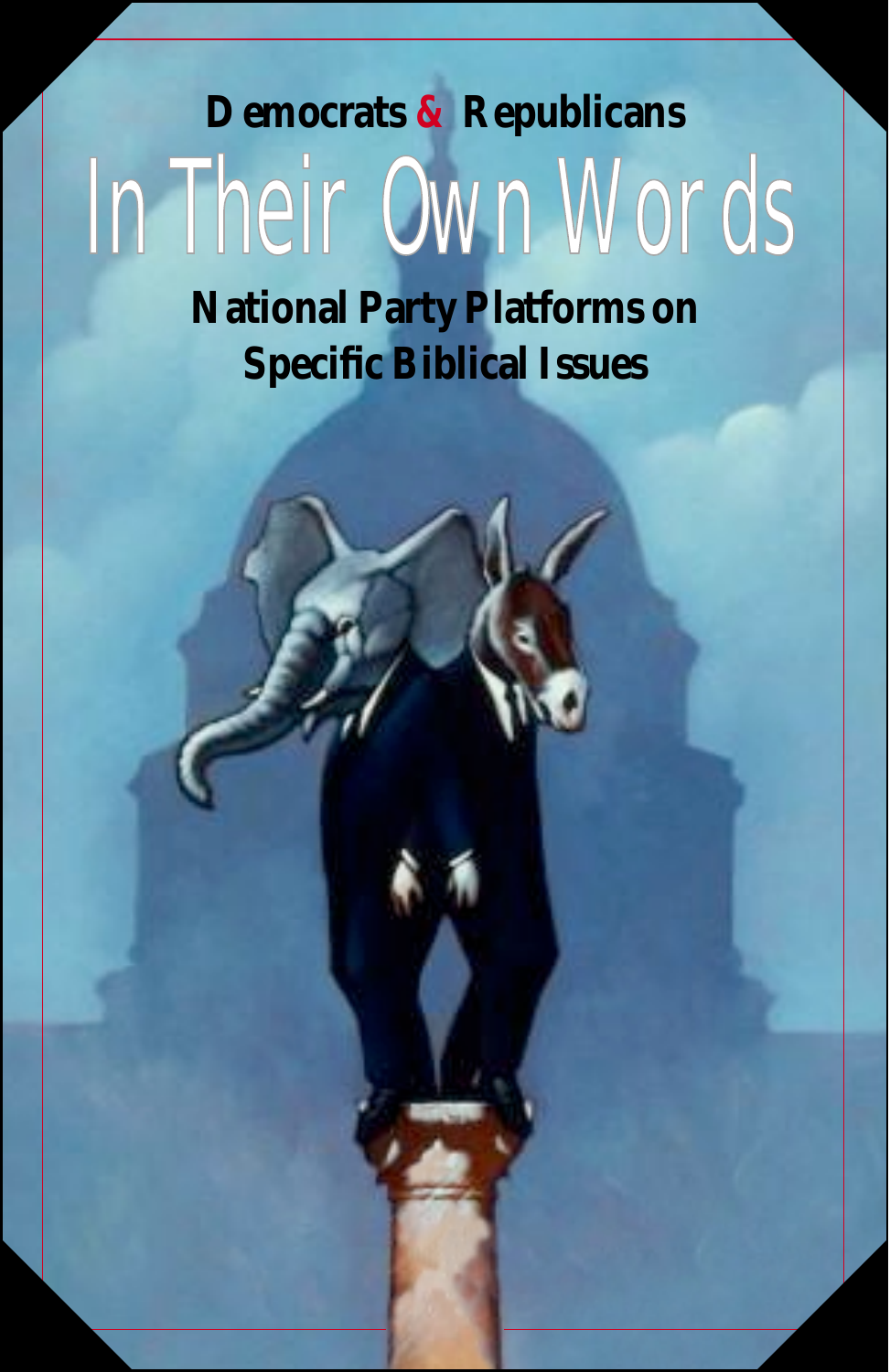# **In Their Own Words Democrats and Republicans**

**National Party Platforms On Certain Biblical Issues**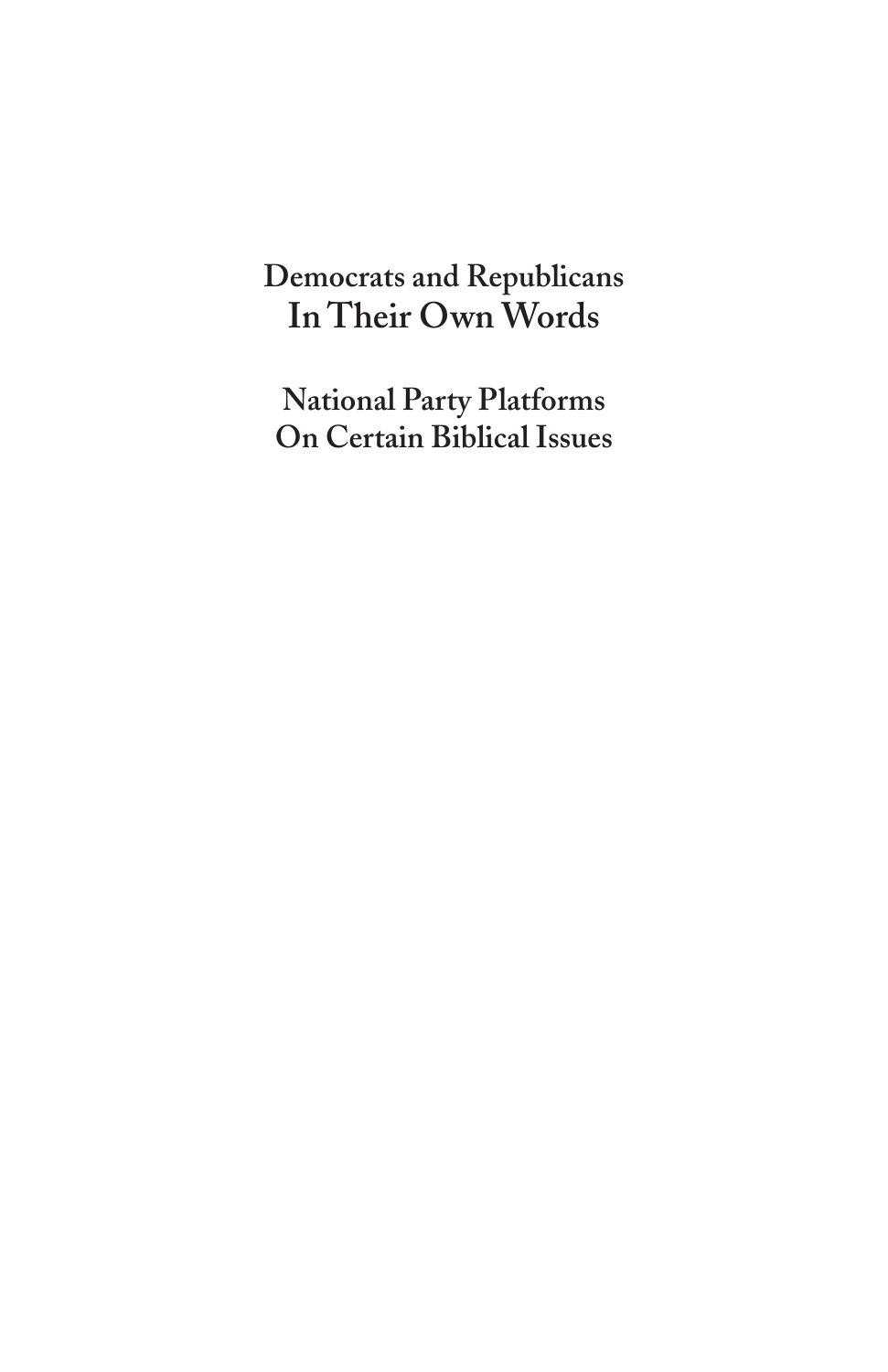# **What is a Party Platform?**

A national party platform is a document produced every four years by the representatives of a political party during its national convention to nominate a presidential candidate. The platform declares to the public that party's vision, beliefs, and values, and its legislative plan and policy positions on important issues of the day. A position set forth in a platform is called a "plank," and platforms today are made of dozens of planks.

Platforms often change from election to election, and decade to decade. Sometimes these changes occur because a party alters its views on a subject. On other occasions, a plank may be added to address a new and compelling issue.

For example, school prayer was not an issue addressed by platforms prior to 1962-1963 – the year in which the Supreme Court first prohibited prayer in schools. Similarly, the Supreme Court did not establish abortion-on-demand until 1973, so neither party addressed the issue before that year. However, the silence of a platform on an issue can also mean that the party agrees with the national policy then in place. Party platforms help voters know the values that a party stands for.

This booklet contains the positions of the two major political parties on four subjects of interest to voters of faith: prayer in schools, abortion, homosexuality, and school choice that includes opportunities for faith-based education. The following excerpts – taken directly from their platforms – can help citizens of faith make informed decisions about their personal involvement in and voting for a political party.

| THE DEMOCRATS' PLATFORM         | THE REPUBLICANS' PLATFORM                                                                                                                                                                                                                                                                                                                                                                                        |
|---------------------------------|------------------------------------------------------------------------------------------------------------------------------------------------------------------------------------------------------------------------------------------------------------------------------------------------------------------------------------------------------------------------------------------------------------------|
| <b>On Prayer in Schools</b>     |                                                                                                                                                                                                                                                                                                                                                                                                                  |
| 1972                            | 1972                                                                                                                                                                                                                                                                                                                                                                                                             |
| No mention of prayer in school. | We reaffirm our view that voluntary<br>prayer should be freely permitted in<br>public places – particularly by school<br>children while attending public schools<br>- providing that such prayers are not<br>prepared or prescribed by the state or<br>any of its political subdivisions and that<br>no person's participation is coerced, thus<br>preserving the traditional separation of<br>church and state. |
| 1976                            | 1976                                                                                                                                                                                                                                                                                                                                                                                                             |
| No mention of prayer in school. | Local communities wishing to con-<br>duct non-sectarian prayers in their pub-<br>lic schools should be able to do so. We                                                                                                                                                                                                                                                                                         |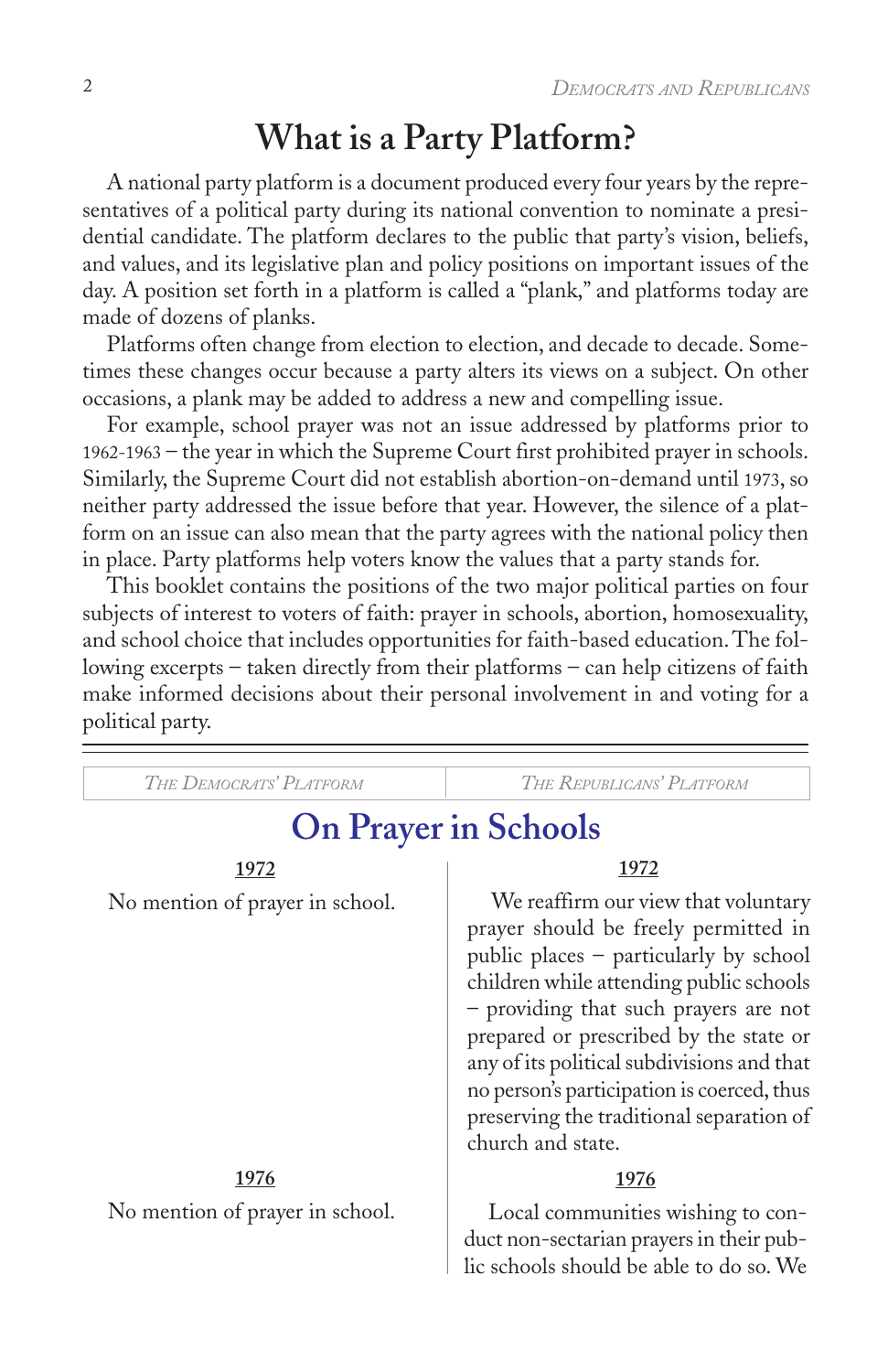# **On Prayer in Schools**

# **1980**

No mention of prayer in school.

### **1984**

No mention of prayer in school.

### **1988**

No mention of prayer in school.

## **1992**

No mention of prayer in school.

favor a constitutional amendment to achieve this end.

### **1980**

We support Republican initiatives in the Congress to restore the right of individuals to participate in voluntary, non-denominational prayer in schools and other public facilities.

## **1984**

Mindful of our religious diversity, we reaffirm our commitment to the freedoms of religion and speech guaranteed by the Constitution of the United States and firmly support the rights of students to openly practice the same, including the right to engage in voluntary prayer in schools.

### **1988**

Mindful of our religious diversity, we firmly support the right of students to engage in voluntary prayer in schools. We call for full enforcement of the Republican legislation that now guarantees equal access to school facilities by student religious groups.

## **1992**

America must remain neutral toward particular religions, but we must not remain neutral toward religion itself or the values religion supports. Mindful of our country's Judeo-Christian heritage and rich religious pluralism, we support the right of students to engage in voluntary prayer in schools and the right of the community to do so at commencements or other occasions.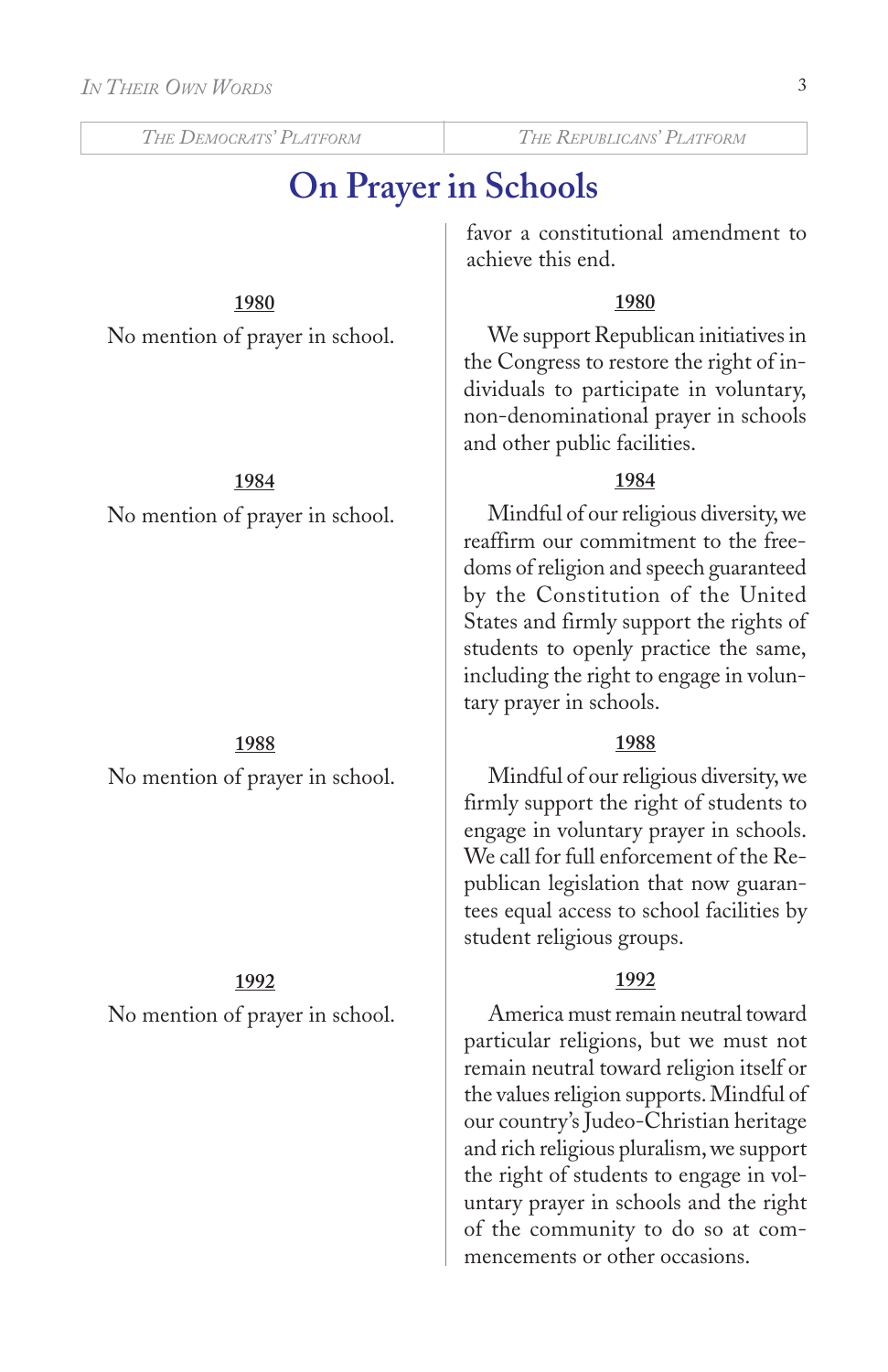# **On Prayer in Schools**

# **1996**

No mention of prayer in school.

**2000** No mention of prayer in school.

### **1996**

We will continue to work for the return of voluntary prayer to our schools and will strongly enforce the Republican legislation that guarantees equal access to school facilities by student religious groups. We encourage state legislatures to pass statutes which prohibit local school boards from adopting policies of denial regarding voluntary school prayer.

### **2000**

We will continue to work for the return of voluntary school prayer to our schools and will strongly enforce the Republican legislation that guarantees equal access to school facilities by student religious groups. We strongly support voluntary student-initiated prayer in school without governmental interference. We strongly disagree with the Supreme Court's recent ruling [*Jane Doe v. Santa Fe,* prohibiting prayers at football games, athletic events and school graduations], backed by the current administration [President Clinton], against student-initiated prayer.

# **On Abortion**

### **1976**

We fully recognize the religious and ethical nature of the concerns which many Americans have on the subject of abortion. We feel, however, that it is undesirable to attempt to amend the U. S. Constitution to overturn the Supreme Court decision [*Roe* v. *Wade*] in this area.

### **1976**

We protest the Supreme Court's intrusion [through *Roe* v. *Wade*] into the family structure through its denial of the parents' obligation and right to guide their minor children. The Republican Party favors a continuance of the public dialogue on abortion and sup-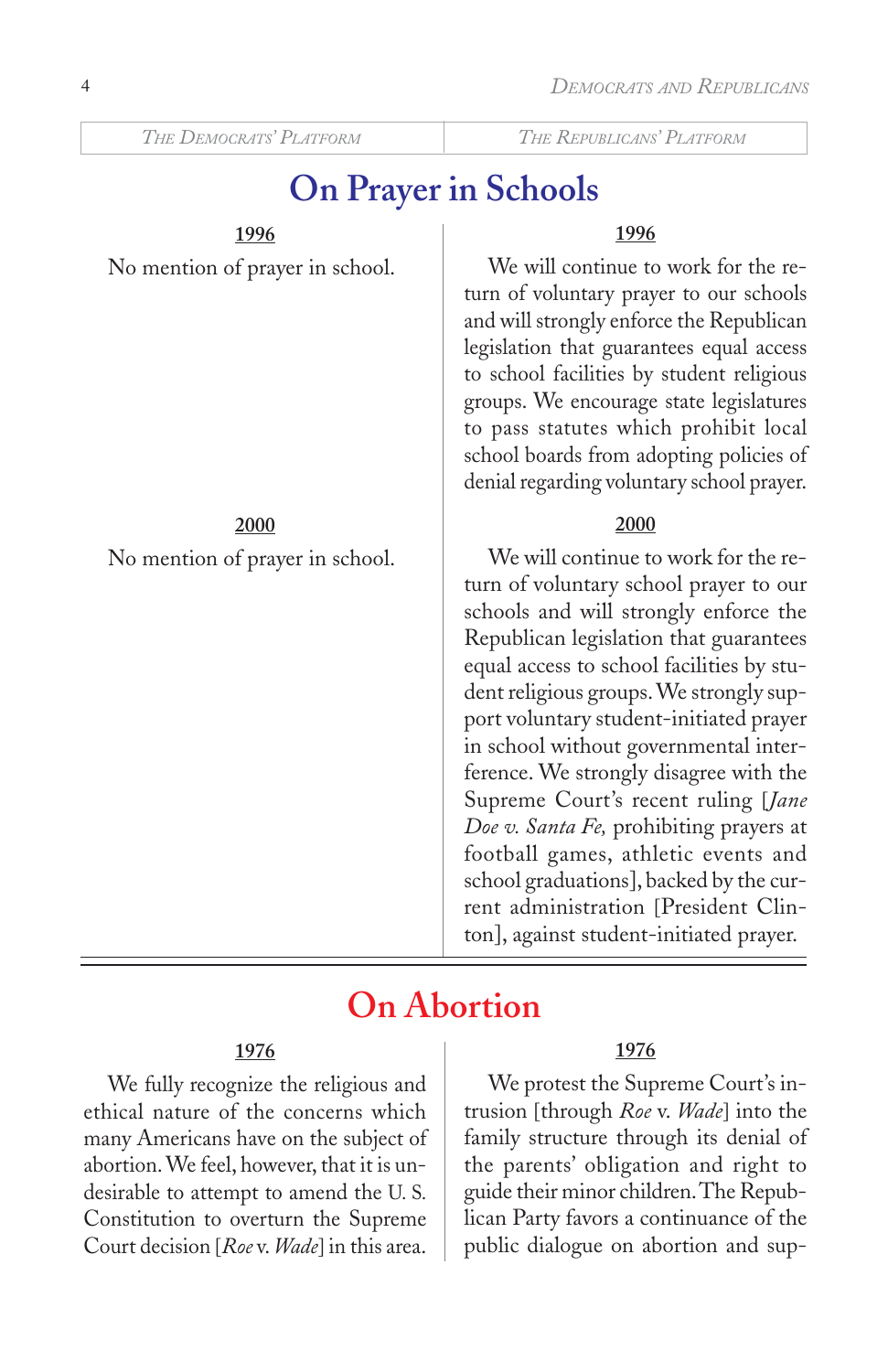# **On Abortion**

#### **1980**

We fully recognize the religious and ethical concerns which many Americans have about abortion. We also recognize the belief of many Americans that a woman has a right to choose whether, and when, to have a child. The Democratic Party supports the 1973 Supreme Court decision [*Roe* v. *Wade*] on abortion rights as the law of the land and opposes any constitutional amendment to restrict or overturn that decision.

#### **1984**

Today, the fundamental right of a woman to reproductive freedom [abortion] rests on the votes of six members of the Supreme Court – five of whom are over 75. That right could easily disappear during a second Reagan term.

ports the efforts of those who seek enactment of a constitutional amendment to restore protection of the right to life for unborn children.

#### **1980**

There can be no doubt that the question of abortion, despite the complex nature of its various issues, is ultimately concerned with equality of rights under the law. While we recognize differing views on this question among Americans in general – and in our own Party – we affirm our support of a constitutional amendment to restore protection of the right to life for unborn children. We also support the congressional efforts to restrict the use of taxpayers' dollars for abortion. We protest the Supreme Court's intrusion into the family structure through its denial of the parent's obligation and right to guide their minor children.

#### **1984**

We oppose the use of public revenues for abortion and will eliminate funding for organizations which advocate or support abortion. We commend the efforts of those individuals and religious and private organizations that are providing positive alternatives to abortion by meeting the physical, emotional, and financial needs of pregnant women and offering adoption services where needed. . . .

The unborn child has a fundamental individual right to life which cannot be infringed. We therefore reaffirm our support for a human life amendment to the Constitution, and we en-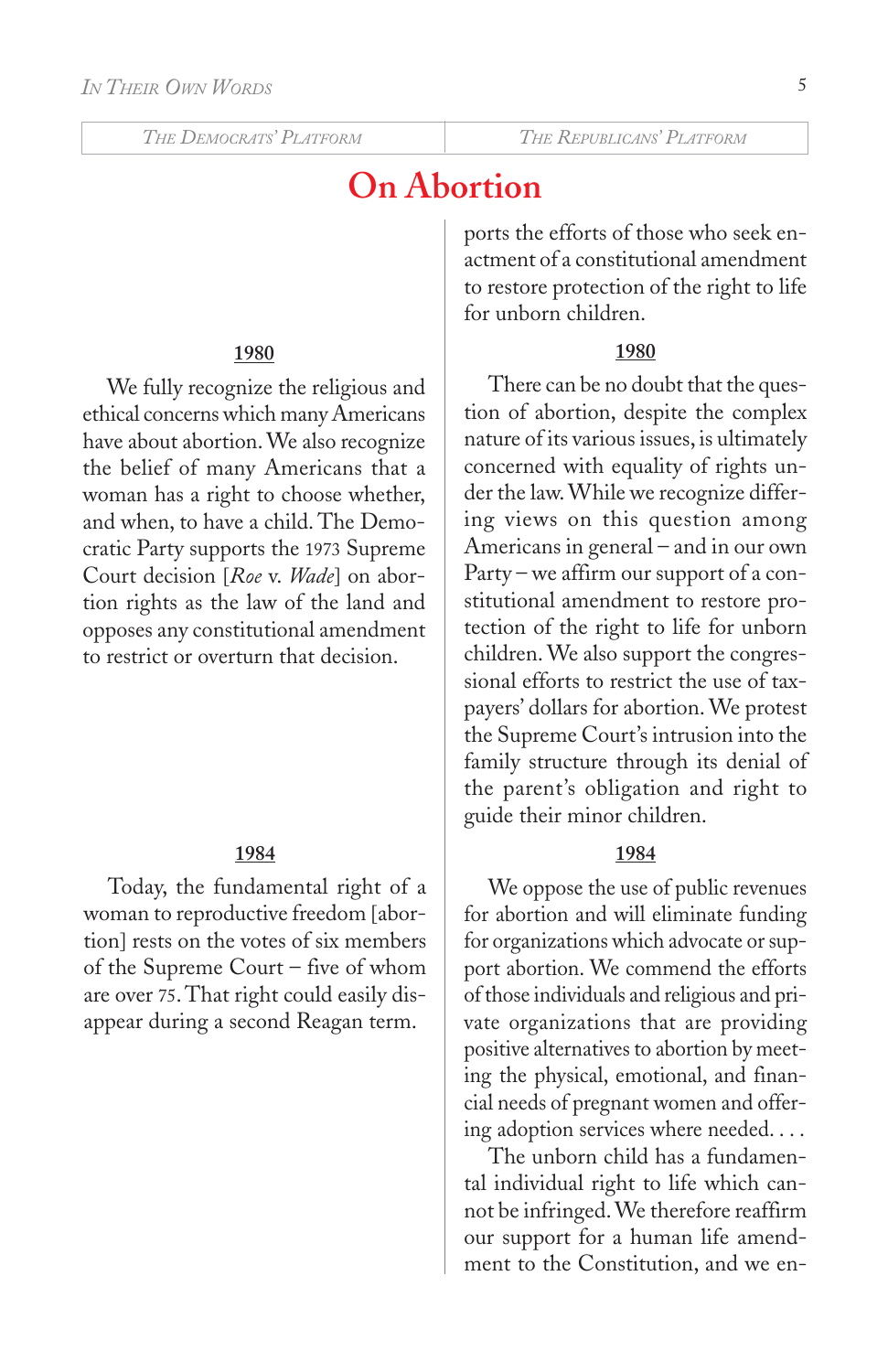# **On Abortion**

#### **1988**

We believe that the fundamental right of reproductive choice [abortion] should be guaranteed, regardless of ability to pay.

#### **1992**

Democrats stand behind the right of every woman to choose [abortion], consistent with *Roe* v. *Wade*, regardless of dorse legislation to make clear that the Fourteenth Amendment's protections apply to unborn children.

#### **1988**

Since its inception, the Republican Party has stood for the worth of every person. On that ground, we support the pluralism and diversity that have been part of our country's greatness. "Deep in our hearts, we do believe": That the unborn child has a fundamental individual right to life, which cannot be infringed. We therefore reaffirm our support for a human life amendment to the Constitution, and we endorse legislation to make clear that the Fourteenth Amendment's protections apply to unborn children. We oppose the use of public revenues for abortion and will eliminate funding for organizations which advocate or support abortion. We commend the efforts of those individuals and religious and private organizations that are providing positive alternatives to abortion by meeting the physical, emotional, and financial needs of pregnant women and offering adoption services where needed. . . .

As part of our commitment to the family as the building block of economic progress, we believe decisions on family size should be made freely by each family, and we remain opposed to U.S. funding for organizations involved in abortion. . . .

#### **1992**

We believe the unborn child has a fundamental individual right to life which cannot be infringed. We there-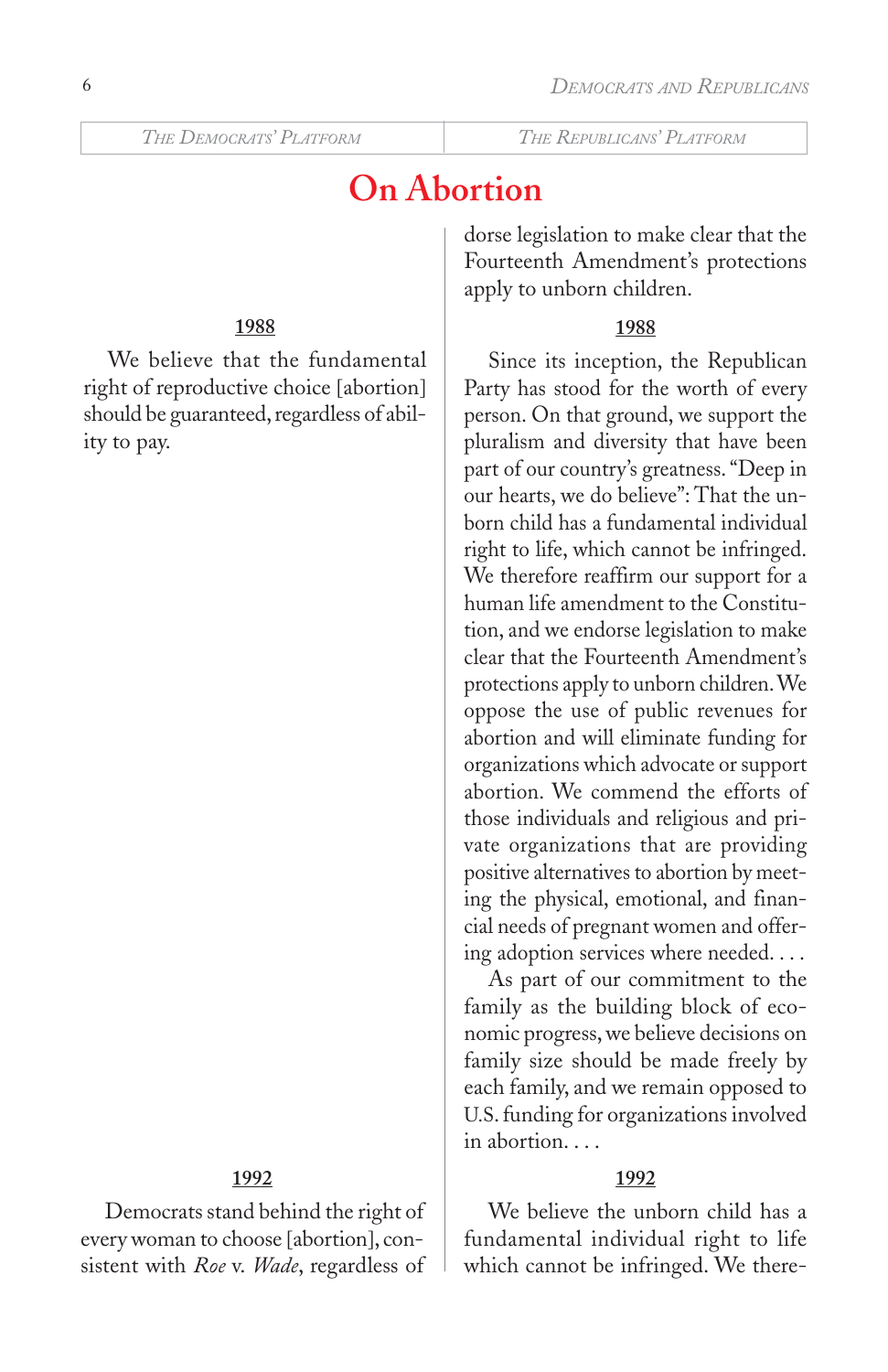# **On Abortion**

ability to pay, and support a national law to protect that right. It is a fundamental constitutional liberty that individual Americans – not government – can best take responsibility for making the most difficult and intensely personal decisions regarding reproduction. The goal of our nation must be to make abortion less necessary, not more difficult or more dangerous.

#### **1996**

The Democratic Party stands behind the right of every woman to choose [abortion], consistent with *Roe* v. *Wade*, and regardless of ability to pay. President Clinton took executive action to make sure that the right to make such decisions is protected for all Americans. Over the last four years, we have taken action to end the gag rule † and ensure fore reaffirm our support for a human life amendment to the Constitution, and we endorse legislation to make clear that the Fourteenth Amendment's protections apply to unborn children. We oppose using public revenues for abortion and will not fund organizations which advocate it. We commend those who provide alternatives to abortion by meeting the needs of mothers and offering adoption services. We reaffirm our support for appointment of judges who respect traditional family values and the sanctity of innocent human life.

#### **1996**

The unborn child has a fundamental individual right to life which cannot be infringed. We support a human life amendment to the Constitution and we endorse legislation to make clear that the Fourteenth Amendment's protections apply to unborn children. Our purpose is to have legislative and judicial protection of that right against those who perform abortions. We oppose using public revenues for abortion and will not fund organizations which advocate it. We support the appointment of judges who respect traditional family values and the sanctity of innocent human life. . . .

Our goal is to ensure that women with problem pregnancies have the kind of support, material and otherwise, they need for themselves and for their babies, not to be punitive towards those for whose difficult situation we have only compassion. We oppose abortion, but our pro-life agenda does not include punitive action against women who

<sup>†</sup> The "gag rule" refers to the general policy that denies U. S. government appropriated money to family planning organizations that provide, refer, counsel, or advocate for abortion. The history of the policy spans more than three decades. The first such policy was introduced in 1973 following the *Roe v. Wade* decision. At that time, Congress first prohibited the use of foreign-aid funds for abortions. In 1984 under President Reagan, the U. S. announced at a population conference in Mexico City that it would no longer fund foreign non-governmental organizations (NGOs) that provide, refer, counsel, or advocate for abortion. This policy is called the "Mexico City Policy." In 1993, President Clinton repealed the Mexico City Policy as one of his first presidential acts. In 2001, President Bush reinstated the policy as one of his first actions.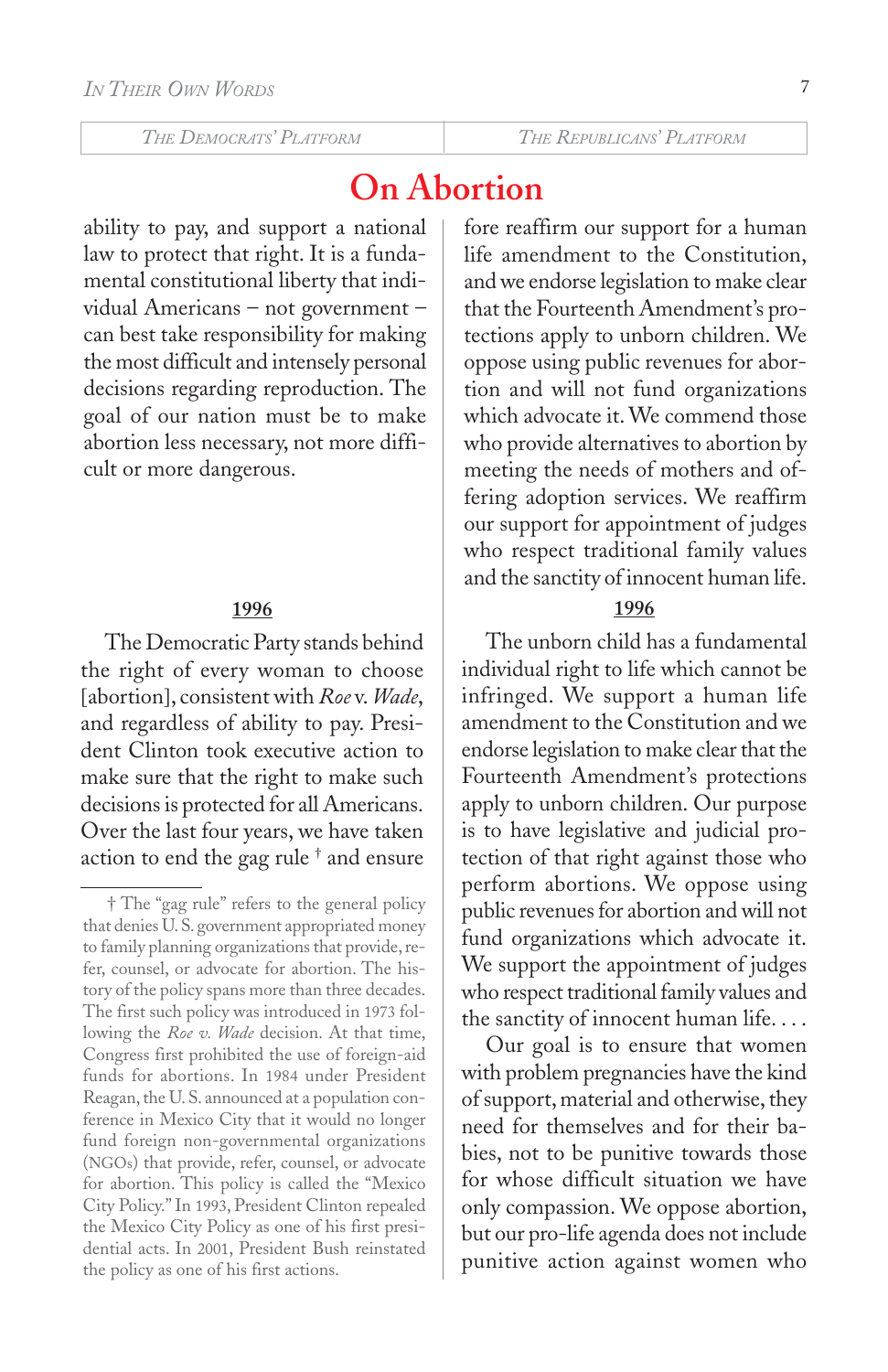# **On Abortion**

safety at family planning and women's health clinics. We believe it is a fundamental constitutional liberty that individual Americans – not government – can best take responsibility for making the most difficult and intensely personal decisions regarding reproduction. . . . Our goal is to make abortion less necessary and more rare, not more difficult and more dangerous.

#### **2000**

The Democratic Party stands behind the right of every woman to choose, consistent with *Roe* v. *Wade*, and regardless of ability to pay. We believe it is a fundamental constitutional liberty that individual Americans - not government - can best take responsibility for making the most difficult and intensely personal decisions regarding reproduction. This year's Supreme Court rulings show to us all that eliminating a woman's right to choose is only one Justice away. † That's why the stakes in this election are as high as ever. Our goal is to make abortion less necessary and more rare, not more difficult and more dangerous. have an abortion. We salute those who provide alternatives to abortion and offer adoption services.

# **2000**

We support a human life amendment to the Constitution and we endorse legislation to make clear that the Fourteenth Amendment's protections apply to unborn children. Our purpose is to have legislative and judicial protection of that right against those who perform abortions. We oppose using public revenues for abortion and will not fund organizations which advocate it. We support the appointment of judges who respect traditional family values and the sanctity of innocent human life. . . .

The Supreme Court's recent decision [*Stenberg v. Carhart* in 2000], prohibiting states from banning partial-birth abortions – a procedure denounced by a committee of the American Medical Association and rightly branded as fourfifths infanticide  $\dagger$  – shocks the conscience of the nation. As a country, we must keep our pledge to the first guarantee of the Declaration of Indepen-

<sup>†</sup> The Supreme Court in that year recorded the most 5-4 decisions in its history, meaning that most decisions – on either side – might have been reversed if only one Justice had changed his or her mind. In this particular instance, in *Stenberg v. Carhart* (2000), the Supreme Court, by a 5-4 margin, overturned the ban that existed in thirty states against partial-birth abortions, thus permitting that procedure to continue. This plank warns that if Republicans win and add one Justice to the Court, the previous decision could be reversed and the ban on partial-birth abortions – and against abortions in general – would instead be upheld.

<sup>† &</sup>quot;Infanticide" is the killing of a newly-born infant.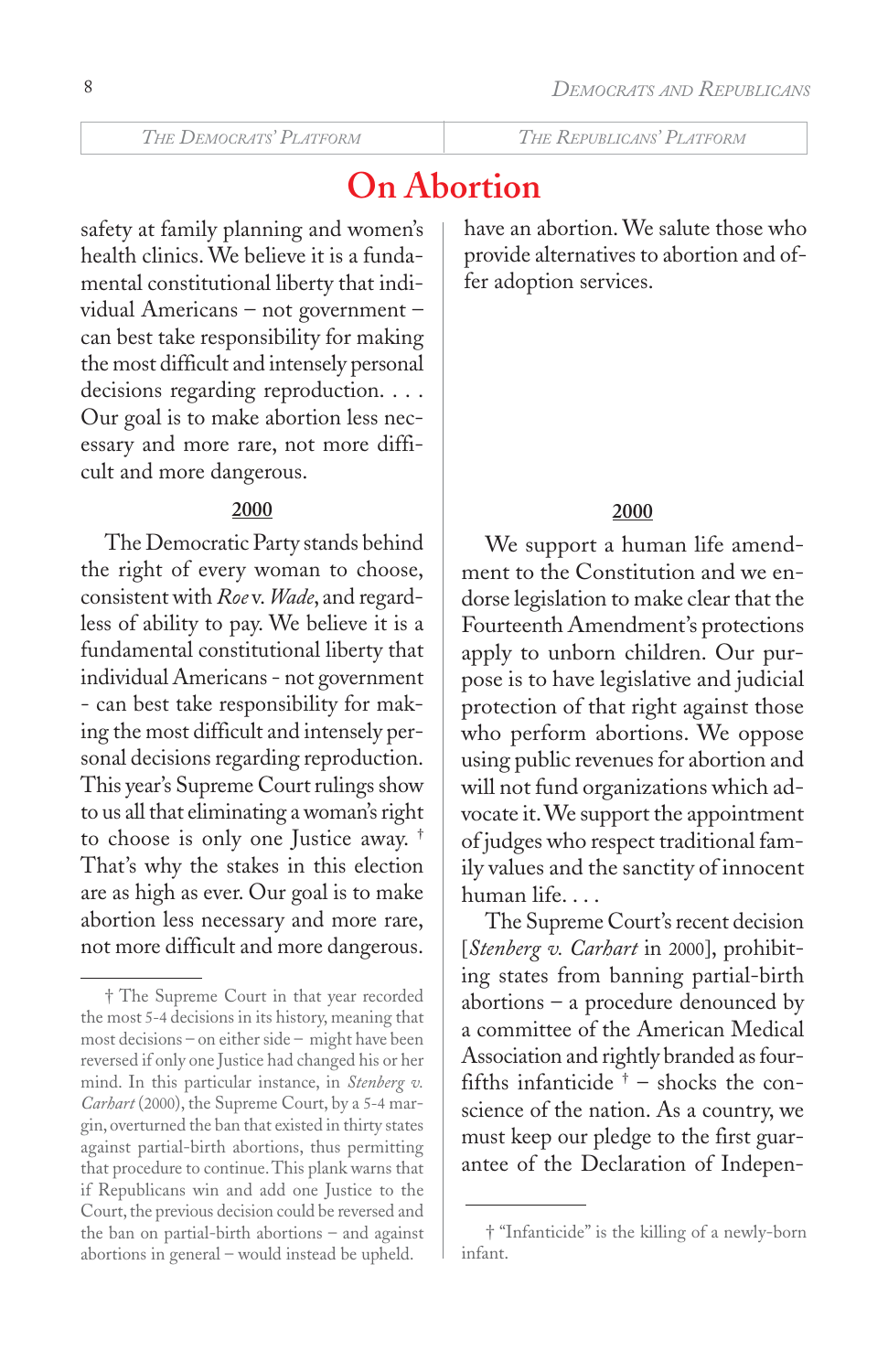# **On Abortion**

dence. † That is why we say the unborn child has a fundamental individual right to life which cannot be infringed.

† The portion of the Declaration of Independence to which this clause refers, declares: "We hold these truths to be self-evident, that all men are created equal, that they are endowed by their Creator with certain unalienable rights, that among these are *life*, liberty, and the pursuit of happiness. That to secure these rights, governments are instituted among men . . . " Thus, the "first guarantee of the Declaration of Independence" is that of the unalienable right to life.

# **On Homosexuality**

#### **1980**

We must affirm the dignity of all people and the right of each individual to have equal access to and participation in the institutions and services of our society. All groups must be protected from discrimination based on. . . . sexual orientation.

#### **1984**

Government has a special responsibility to those whom society has historically prevented from enjoying the benefits of full citizenship for reasons of. . . . sexual orientation.

### **1988**

We believe that we honor our multicultural heritage by assuring equal access to government services, employment, housing, business enterprise, and education to every citizen regardless of. . . . sexual orientation.

**1980**

No mention of homosexuality.

#### **1984**

No mention of homosexuality.

#### **1988**

No mention of homosexuality.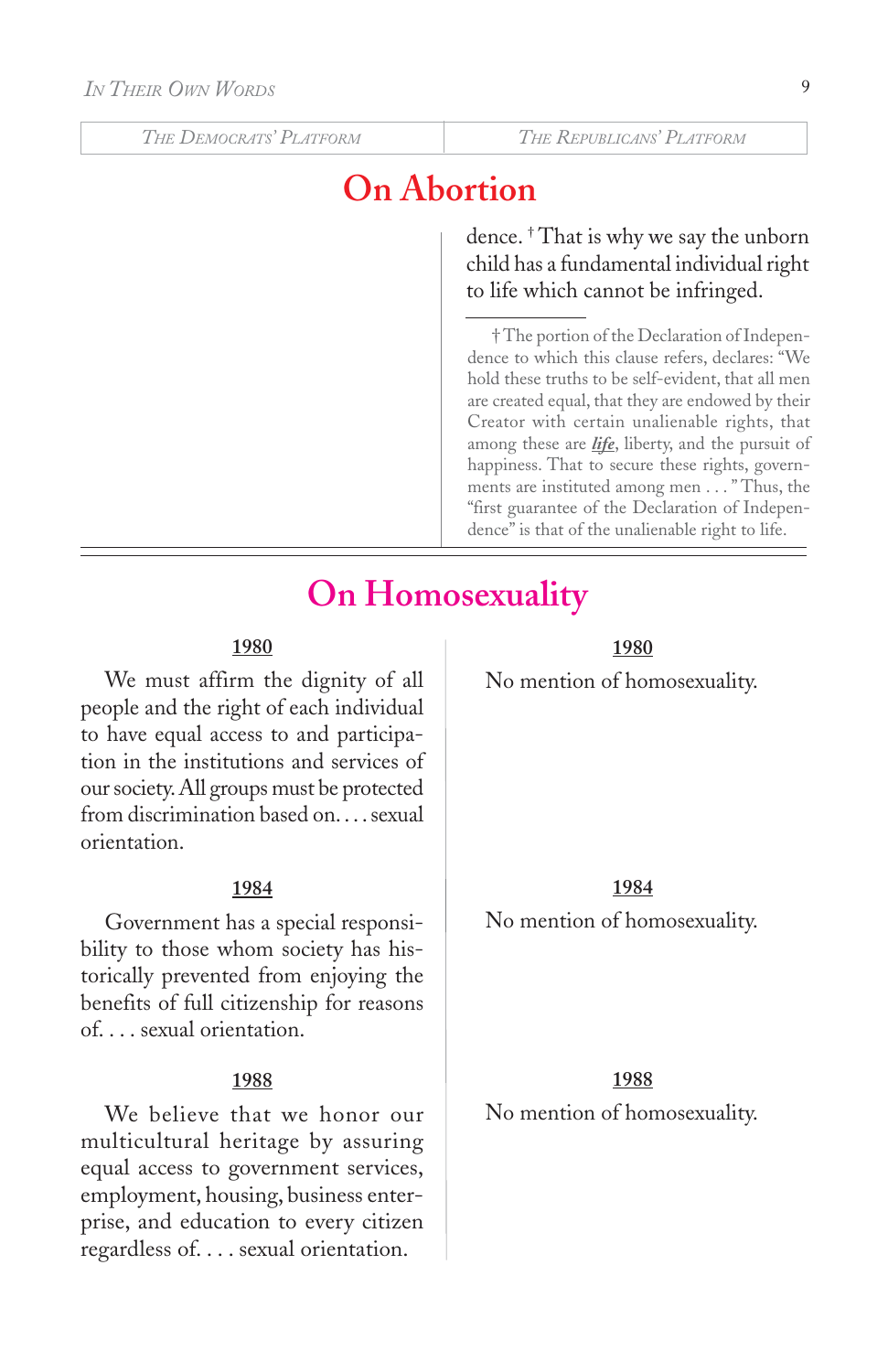# **On Homosexuality**

### **1992**

Democrats will continue to lead the fight to ensure that no Americans suffer discrimination or deprivation of rights on the basis of. . . . sexual orientation. . . . Provide civil rights protection for gay men and lesbians and an end to Defense Department discrimination. †

#### **1996**

We continue to lead the fight to end discrimination on the basis of. . . . sexual orientation.... We support continued efforts, like the Employment Non-Discrimination Act, to end discrimination against gay men and lesbians and further their full inclusion in the life of the nation.

### **1992**

Moreover, we oppose efforts by the Democrat Party to include sexual preference as a protected minority receiving preferential status under civil rights statutes at the federal, state, and local level. . . .

Unlike the Democrat Party and its candidate, we support the continued exclusion of homosexuals from the military as a matter of good order and discipline.

#### **1996**

We oppose Bill Clinton's assault on the culture and traditions of the Armed Forces, especially his attempt to lift the ban on homosexuals in the military. We affirm that homosexuality is incompatible with military service. . . .

The sole source of equal opportunity for all is equality before the law. Therefore, we oppose discrimination based on sex, race, age, creed, or national origin and will vigorously enforce anti-discrimination statutes. We reject the distortion of those laws to cover sexual preference, and we endorse the Defense of Marriage Act to prevent states from being forced to recognize same-sex unions.

<sup>†</sup> This refers to the prohibition against homosexuals serving in the military. Following President Clinton's election, in July 1993 he lifted the ban on homosexuals in the military, but Congress reinstated the ban. However, in 1993, the DC Federal Court of Appeals overturned the long-standing ban. In September 1994, President Clinton then proposed a compromise policy, "Don't ask, don't tell," allowing homosexuals in the military as long as they do not openly engage in homosexual conduct. That policy was upheld by federal courts in 1994.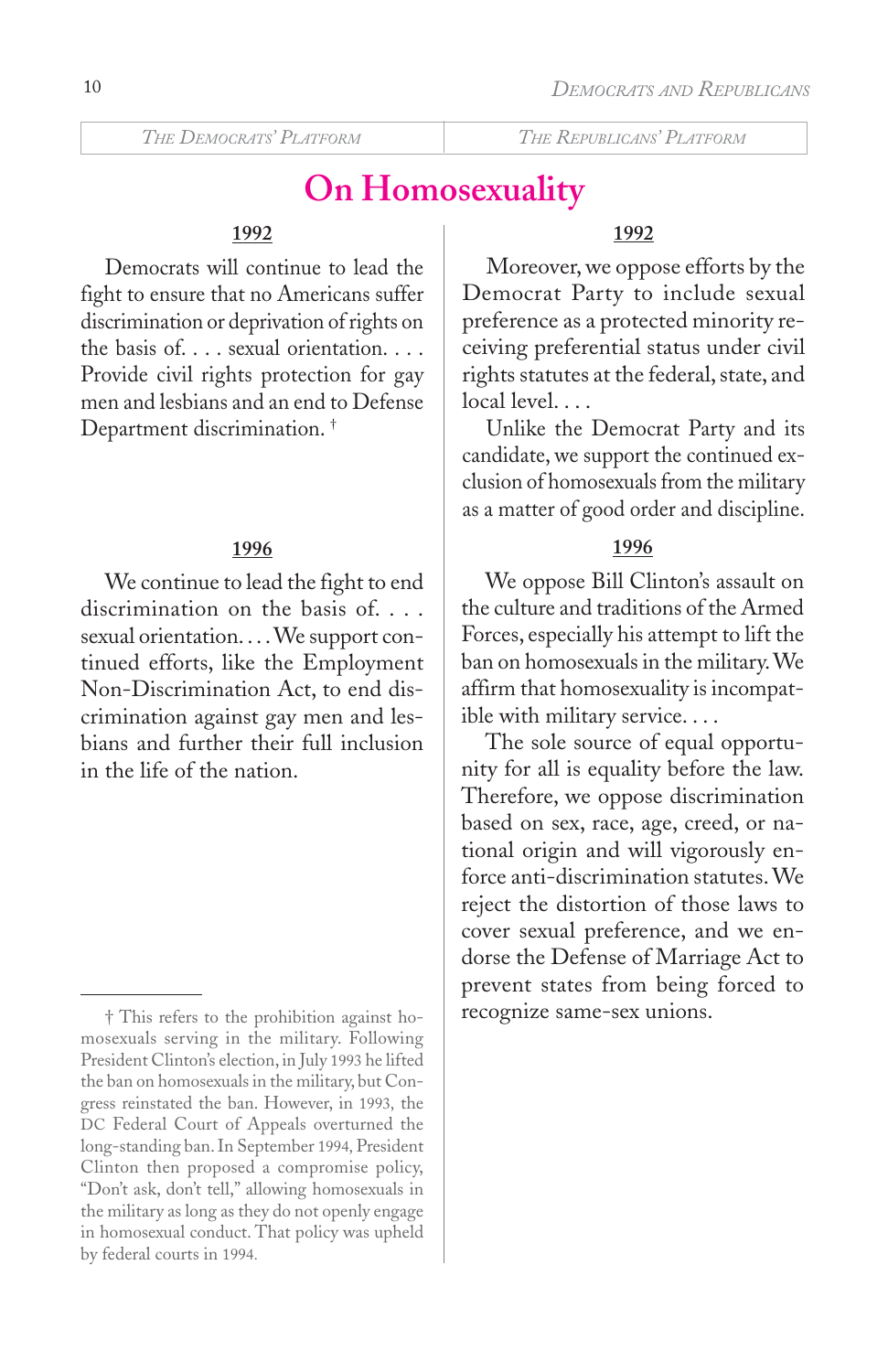# **On Homosexuality**

#### **2000**

We continue to lead the fight to end discrimination on the basis of sexual orientation. . . . We support continued efforts, like the Employment Non-Discrimination Act, to end workplace discrimination against gay men and lesbians. We support the full inclusion of gay and lesbian families in the life of the nation. This would include an equitable alignment of benefits.

#### **2000**

We affirm that homosexuality is incompatible with military service. . . . We support the traditional definition of "marriage" as the legal union of one man and one woman, and we believe that federal judges and bureaucrats should not force states to recognize other living arrangements as marriages. We rely on the home, as did the founders of the American Republic, to instill the virtues that sustain democracy itself. That belief led Congress to enact the Defense of Marriage Act, † which a Republican Department of Justice will energetically defend in the courts. For the same reason, we do not believe sexual preference should be given special legal protection or standing in law.

<sup>†</sup> The "Defense of Marriage Act" (commonly called DOMA) was passed by the federal Congress in September 1996. The law was passed as a reaction to a 1993 decision by the Hawaii Supreme Court that the state must recognize homosexual and same-sex marriages. Under the "full faith and credit clause" of the U. S. Constitution, one state must recognize the legal contracts formed in any other state; therefore, in order to prevent all states from being forced to honor in their state homosexual marriages performed in another state, Congress passed the federal DOMA. (Additionally, thirty-eight states have passed DOMAs stating that homosexual marriages performed in other states will not be recognized in their state.) The federal law also defined marriage for the purposes of all federal laws and programs; that law established: "the word 'marriage' means only a legal union between one man and one woman as husband and wife, and the word 'spouse' refers only to a person of the opposite sex who is a husband or a wife." Congress thus preserved the traditional Biblical definition of marriage.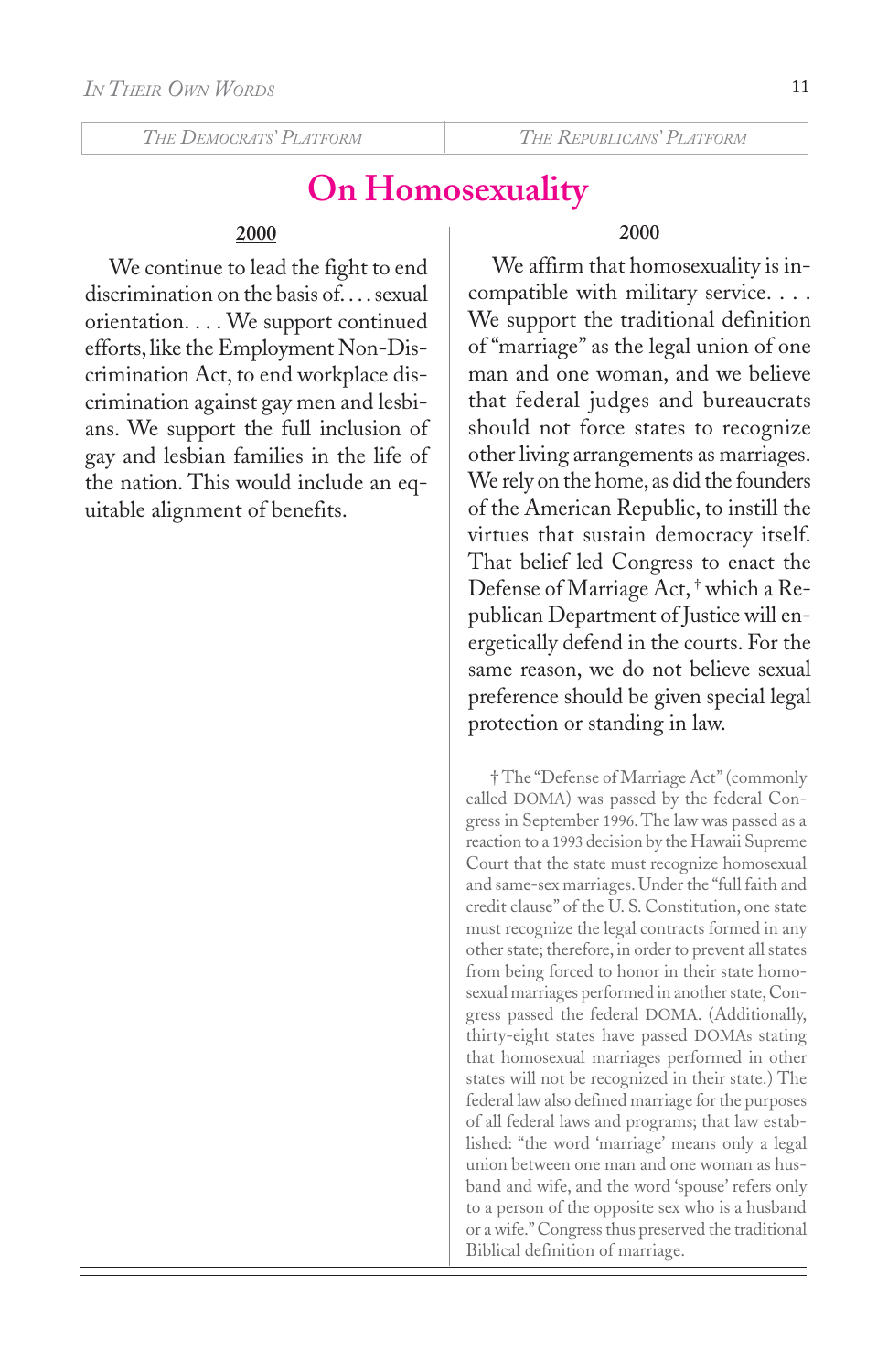12

*THE DEMOCRATS' PLATFORM THE REPUBLICANS' PLATFORM*

# **On School Choice & Faith-Based Education**

**1972**

No mention of school choice.

# **1976**

The Party also renews its commitment to the support of a constitutionally acceptable method † of providing tax aid for the education of all pupils in non-segregated schools in order to insure parental freedom in choosing the best education for their children.

#### **1980**

The Party accepts its commitment to the support of a constitutionally acceptable method † of providing tax aid for the education of all pupils in schools, which do not racially discriminate, and excluding so-called segregation academies. ††

# **1972**

We believe that means which are consistent with the Constitution can be devised for channeling public financial aid to support the education of all children in schools of their parents' choice, nonpublic as well as public. One way to provide such aid appears to be through the granting of income tax credits.

## **1976**

We favor consideration of tax credits for parents making elementary and secondary school tuition payments.

### **1980**

Federal education policy must be based on the primacy of parental rights and responsibility. Toward that end, we reaffirm our support for a system of educational assistance based on tax credits that will in part compensate parents for their financial sacrifices in paying tuition at the elementary, secondary, and post-secondary level. This is a matter of fairness, especially for low-income families, most of whom would be free for the first time to choose for their children those schools which best correspond to their own cultural and moral values. In this way, the schools will be strengthened by the families' involvement, and the families' strengths will be reinforced by supportive cultural institutions.

<sup>†</sup> Throughout the 1940s, 50s, 60s, and 70s, the Supreme Court reversed a number of long-standing state and national policies and began expunging religious activities from public schools (e.g., the prohibition of voluntary prayer, Bible reading or Bible classes, displays of the Ten Commandments, etc.). During that time, the Court also reversed its previous positions on funding and began prohibiting public funds from being used within faith-based schools, even if the funds were used only for the secular educational aspects of those schools (e.g., transportation, textbooks, record-keeping, etc.). This plank reaffirms Democratic support for the Court's new policy, declaring support for what the Court had at that time determined to be "constitu-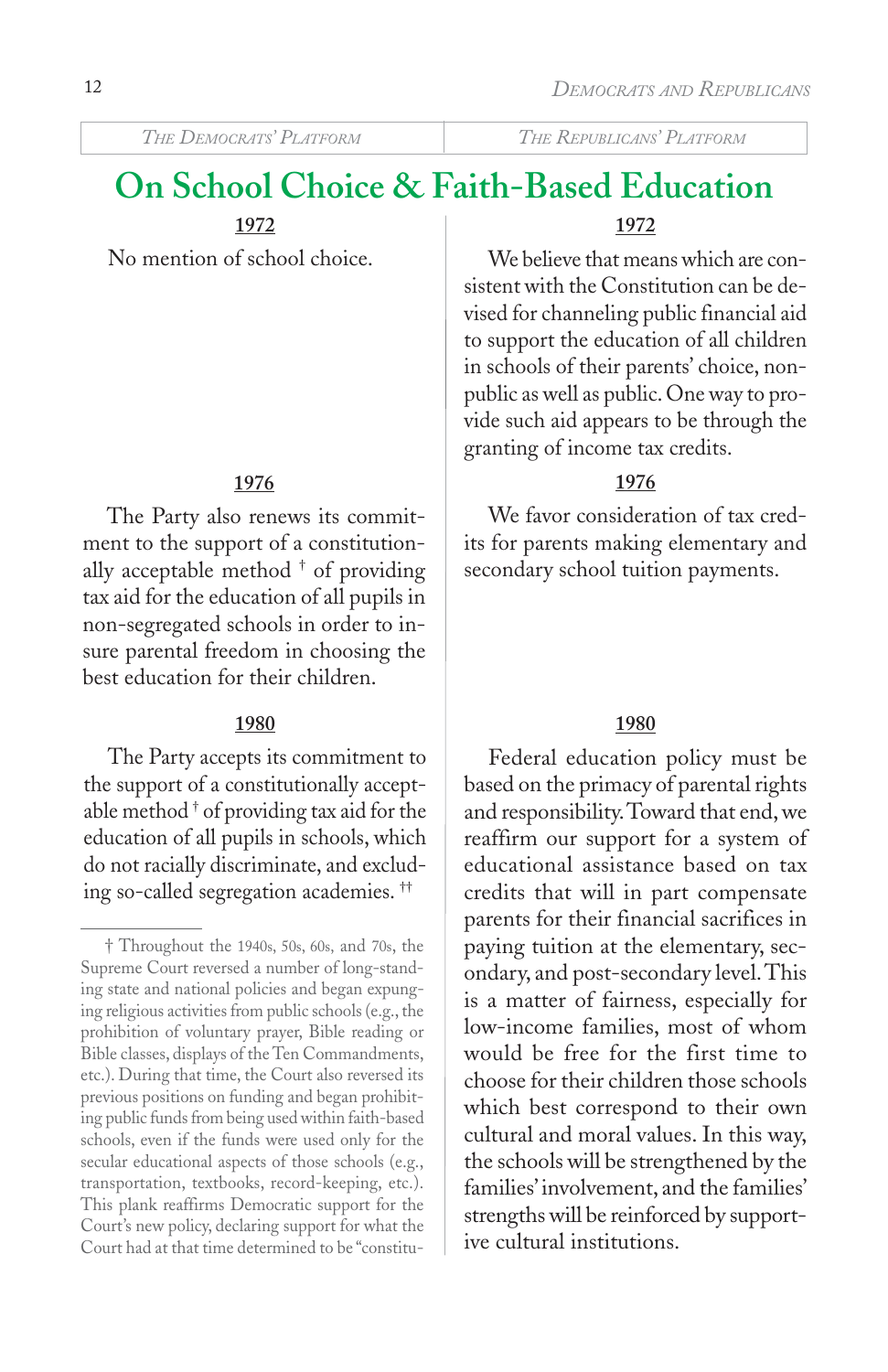**On School Choice & Faith-Based Education**

#### **1984**

Private schools, particularly parochial schools, are also an important part of our diverse educational system. Consistent with our tradition, the Democratic Party accepts its commitment to constitutionally acceptable methods † of supporting the education of all pupils in schools which do not racially discriminate, and excluding so-called segregation academies. †

†† "Segregation academies" refer to racist schools that arose in the Democratic South following the Supreme Court's 1954 *Brown v. Board of Education* decision to end segregation in public schools. Opposing that decision, the Democratic governors of Arkansas (Orval Faubus) and Texas (Allan Shivers) called out the National Guard to prevent black students from entering public schools, and the Democratic governors of Virginia (James Almond) and other states closed public schools rather than allow blacks to attend. Unable to continue segregation in public schools, states such as Georgia (under Democratic Gov. Marvin Griffin) drafted a legislative plan to establish state private schools (known as "segregation academies") from which blacks could be excluded. It was to these type of private schools that many racist Southern whites fled when public schools became integrated. In fact, when 6-year-old African American Ruby Bridges attended a public elementary school in New Orleans, every white parent in that school withdrew their children, leaving only Ruby and her Boston teacher in that building for the entire school year. By 1975, "segregation academies" had become a large educational entity in the South. Ironically, many Democrats wrongly came to view any private religious school as a "segregation academy," rather than just the racist academies.

† See note on p. 12.

#### **1984**

In education, as in other activities, competition fosters excellence. We therefore support the President's proposal for tuition tax credits. † We will convert the Chapter One Grants †† to vouchers, ††† thereby giving poor parents the ability to choose the best schooling available.

†† Chapter One Grants refer to the Elementary and Eecondary Education Act of 1965 that provided federal financial aid to schools with a large population of children from low-income families. Republicans here propose updating that program to allow greater educational flexibility, allowing parents of low-income children to place their child in the school – whether public or private – that the parents believe would provide their child the best possible education.

††† Vouchers are the most open form of educational choice, providing parents with a financial certificate ("voucher") that may be redeemed at the public or private school of their choice. (In Washington, D.C., where almost \$13,000 per year is spent on each student, in 2004 Congress enacted a program providing \$6,500 vouchers to parents of students in the worst-performing schools to redeem at the school of their choice.) School vouchers operate on the principle seen in other state and federal programs: a military veteran may utilize his educational benefits to attend any college or university (e.g., the University of Texas or Texas Christian University; Oklahoma State University or Oklahoma Baptist University; etc.). Similarly, a patient can redeem government medical benefits at a community or city hospital – or a Presbyterian, Baptist, or Catholic hospital. Educational vouchers apply the same principle.

tionally acceptable methods" of supporting education, and therefore opposing public funding from being made available for use in school choice programs or faith-based schools.

<sup>†</sup> Tuition tax credits allow parents to receive a tax credit or deduction for approved educational expenses such as tutoring, textbooks, computers, transportation, or tuition.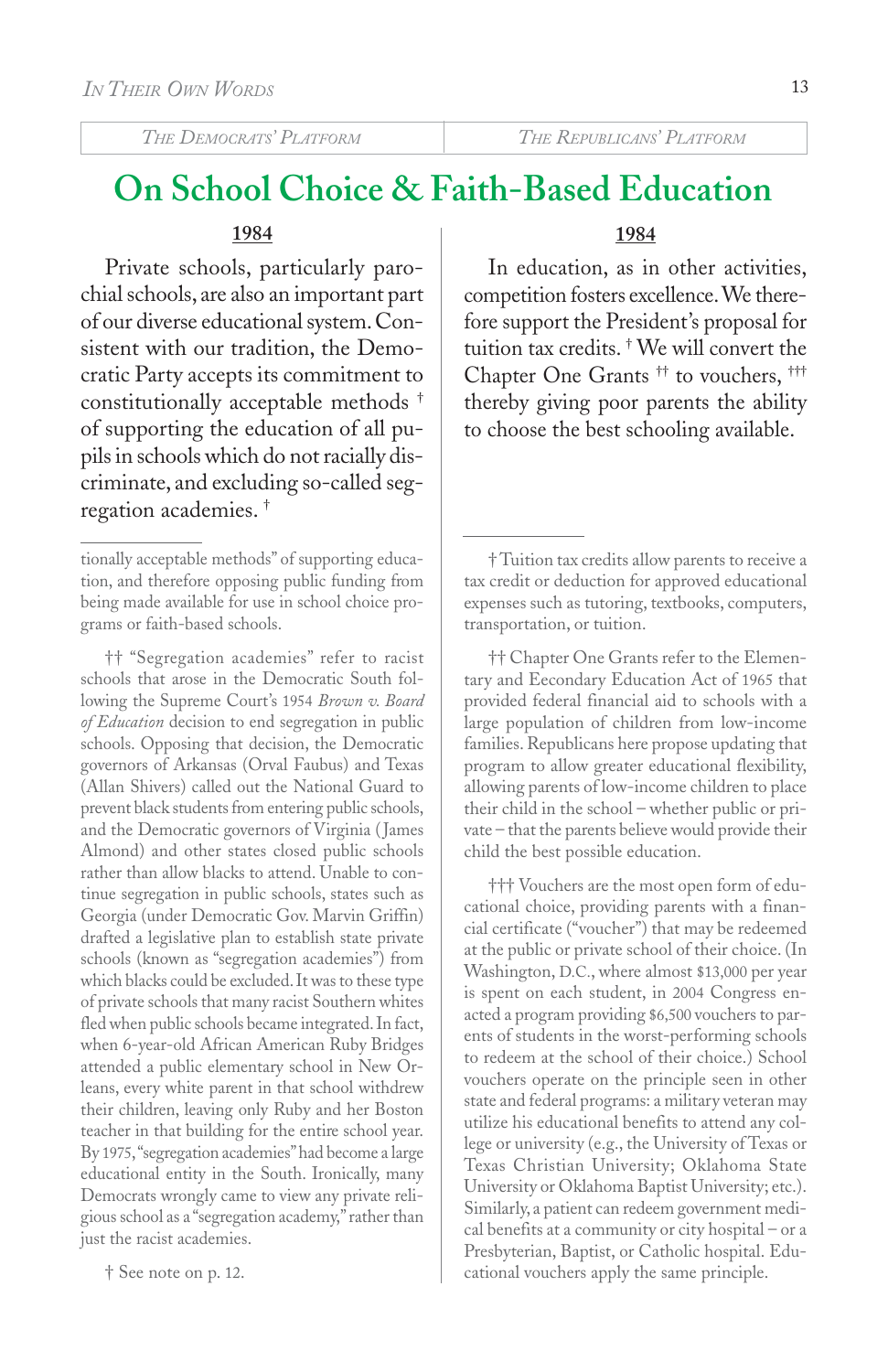# **On School Choice & Faith-Based Education**

**1988**

No mention of school choice.

### **1992**

We oppose the Bush Administration's efforts to bankrupt the public school system – the bedrock of democracy – through private school vouchers. †

### **1988**

We can enhance this record of accomplishment by committing ourselves to these principles: choice and competition in education foster quality and protect consumers' rights. . . .

Choice in education, especially for poor families, fosters the parental involvement that is essential for student success, and states should consider enacting voucher systems or other means of encouraging competition among public schools. . . .

We will continue to support tuition tax credits for parents who choose to educate their children in private educational institutions.

### **1992**

Parents have the right to choose the best school for their children. . . . They should have the right not only to participate in their child's education but to choose for their children among the broadest array of educational choices, without regard to their income. We also support the right of parents to provide quality education through home-based schools [homeschooling]. . . .

American families must be given choice in education. We value the important role played by our private, independent, and parochial schools, colleges, and universities. We believe that their quality is best encouraged by minimizing government regulation.

<sup>†</sup> See third note on p. 13.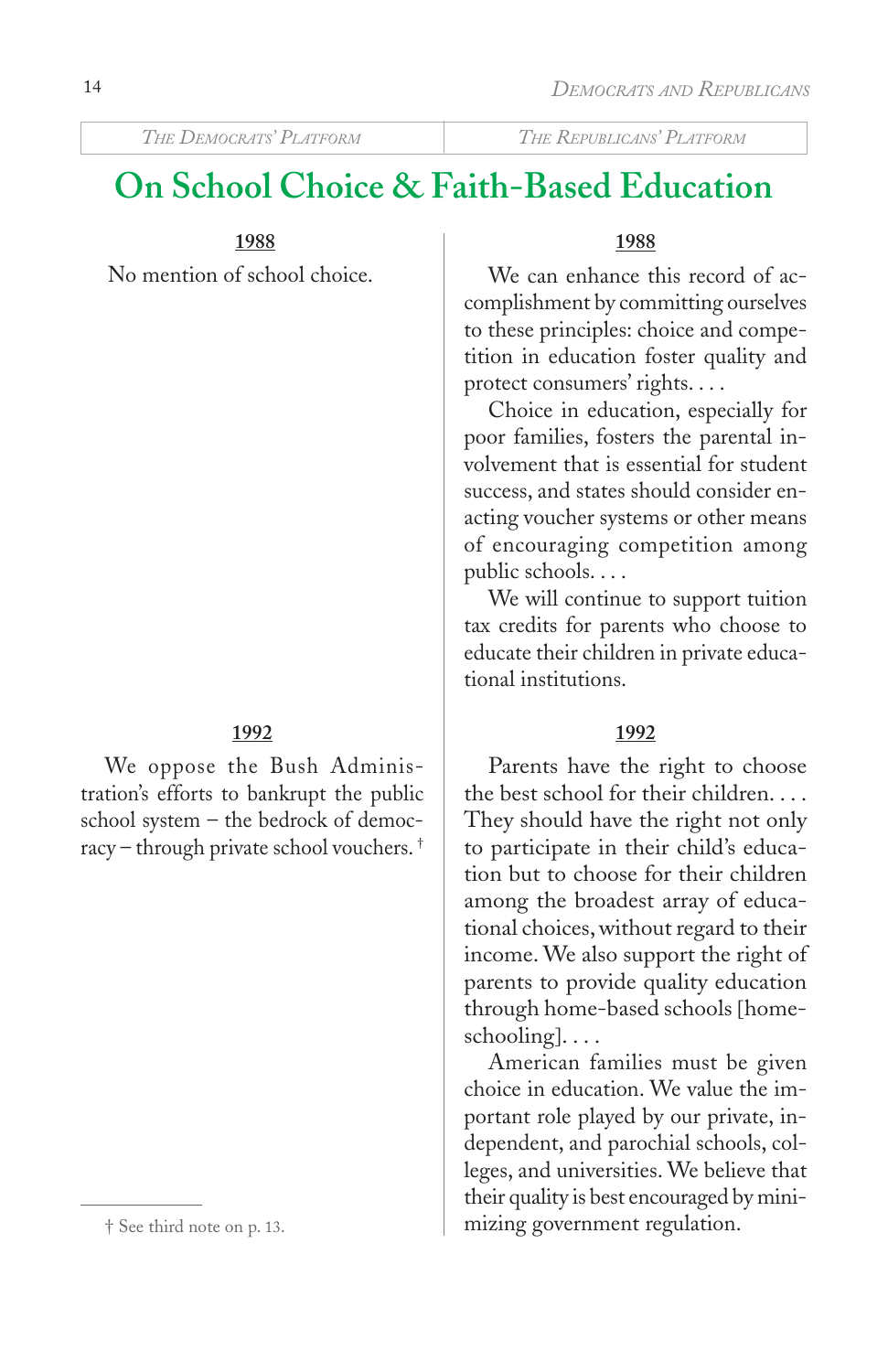# **On School Choice & Faith-Based Education**

#### **1996**

We should expand public school choice, but we should not take American tax dollars from public schools and give them to private schools.

#### **1996**

Our goal is nothing less than a renaissance in American education, begun by returning its control to parents, teachers, local school boards, and, through them, to communities and local taxpayers. . . . That is why we will abolish the Department of Education, end federal meddling in our schools, and promote family choice at all levels of learning. . . .

We encourage a reform agenda on the local level and urge state legislators to ensure quality education for all through programs of parental choice among public, private, and religious schools. That includes the option of home schooling, and Republicans will defend the right of families to make that choice. We support and vigorously work for mechanisms, such as opportunity scholarships, † block grants, †† school rebates, <sup>†††</sup> charter schools, § and

††† School rebates refer to offering tax credits (rebates) for parents who choose to educate their children in a private or home school. Such families not only receive no benefit from the public education taxes they pay but they even pay twice for their children's education – once in public school taxes, and once in private school tuition. School rebates enable more parents to have the finances necessary to choose the form of education they believe best for their children.

§ Charter schools are independent public schools chartered by educators, parents, universities, community leaders, etc., under the authority of local public school districts or state educational agencies. These schools are allowed to operate without the standard red-tape and bureaucracy of the ordinary public school system as well as to create innovative educational programs. Charter schools, unlike traditional public schools, are held accountable for student performance; if they fail to deliver, they are closed.

† See third note on p. 13.

<sup>†</sup> Opportunity scholarships refer to programs that provide *scholarships* to low-income students "trapped in failing public schools" so that they might have an *opportunity* to attend a school – either private or public – that they believe will provide a better education; hence the term "opportunity scholarships."

<sup>††</sup> Block grants refer to federal education funding for poor students that is made available for states and local communities, with less federal requirements on how specifically to apply the money. This allows greater flexibility on how states and communities may utilize the monies in educational programs.